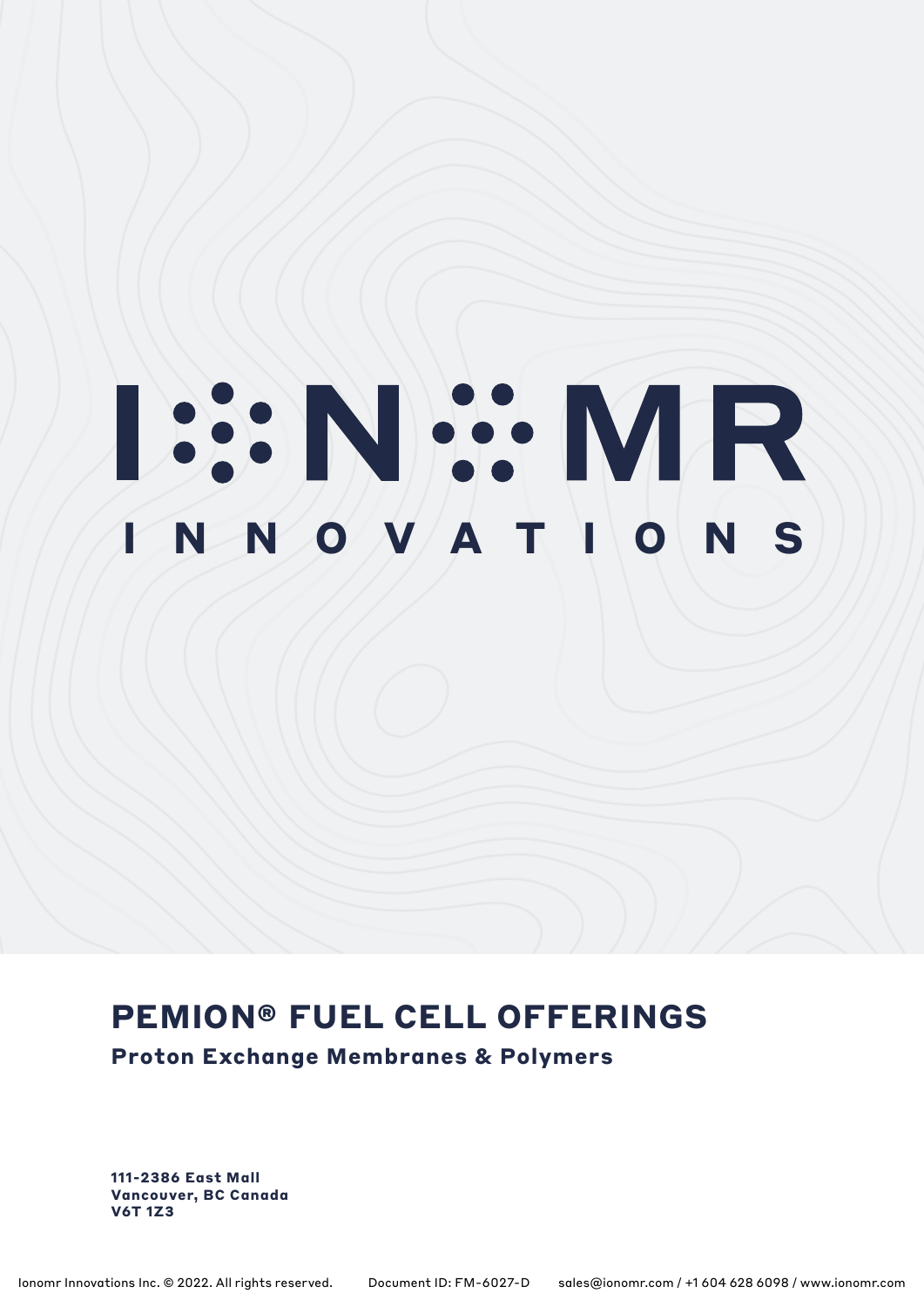



## **PRODUCT INFORMATION**

Ionomr designs and manufactures breakthrough advanced ion-exchange materials to enable rapid growth of the hydrogen economy. Ionomr's advanced proton exchange membranes and polymers are a breakthrough in material science with a uniquely stable hydrocarbon structure, making it the only product of its kind.

Pemion® represents a fundamental shift in the approach to proton exchange technology through its migration from perfluorosulfonic acid (PFSA) chemistry to hydrocarbon materials, providing substantially lower gas crossover and addressing PFAS-related environmental and end-of-life issues at considerably higher performance.

Pemion® enables major efficiency and performance gains, while aligning with needs of the renewable economy. It is the only environmentally friendly option on the market.

Produced on reinforcement at thicknesses competitive to leading PFSA membranes in the industry, Pemion® provides leading conductance and durability without compromise.

For use in fuel cell applications including heavy duty transport & automotive, hydrocarbon based Pemion® membrane and ionomer offers several advantages over incumbent perfluorinated materials to increase the efficiency, versatility, and lifetime of fuel cell engines, including: lower gas crossover for increases to range and the lifetimes of both membrane and catalyst; higher proton conductivity for additional gains to efficiency and power density; significantly greater temperature stability to enable many system design benefits; & a substantially easier end-of-life precious metal recovery, reducing costs & eliminating the environmental concerns specific to acidic perfluorinated compounds.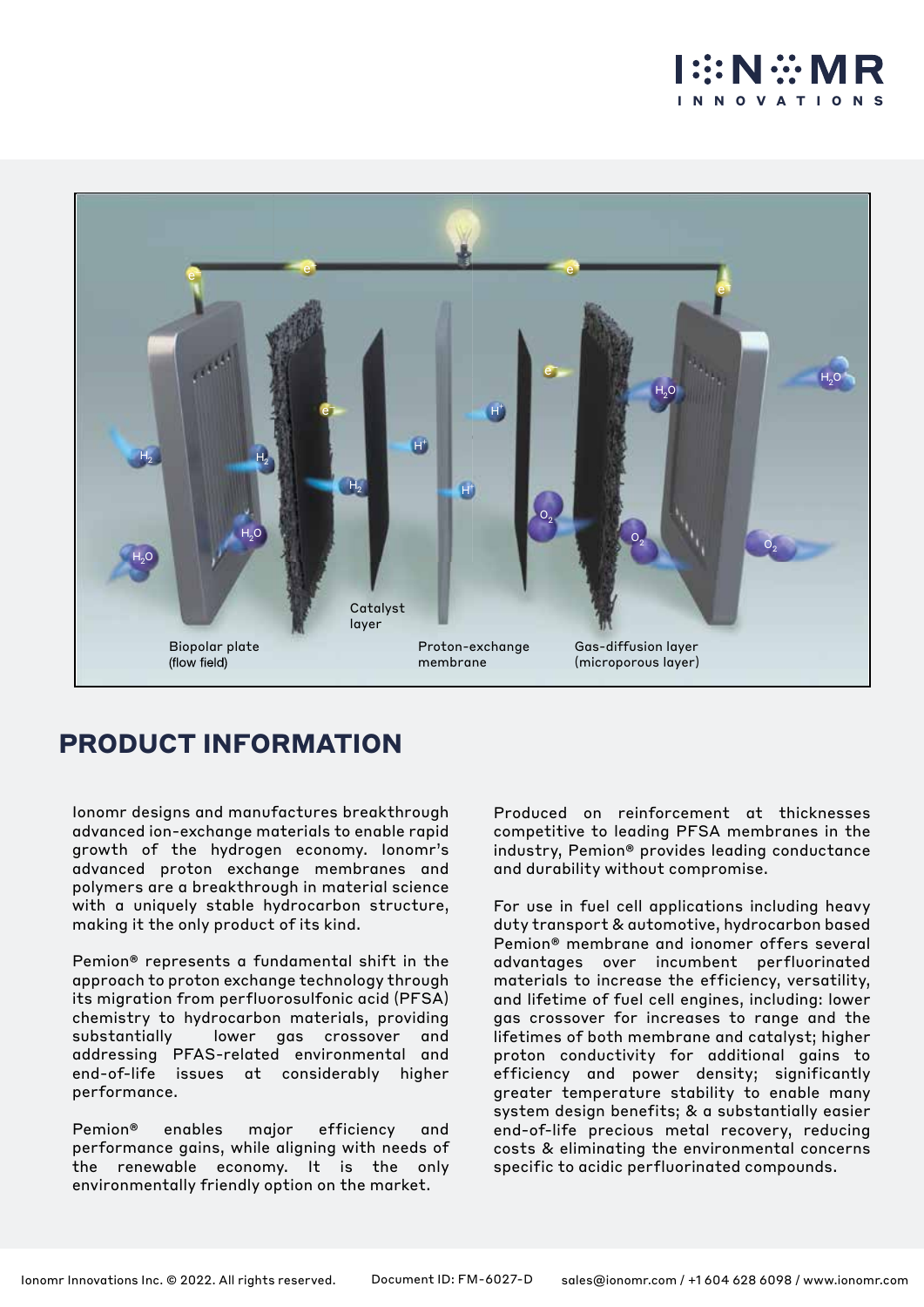# **PEMION® REINFORCED MEMBRANES —** PRE-PRODUCTION

#### **Thickness and Basis Weight Properties**

| <b>Membrane Type</b>                             | Typical Thickness (µm)              |                  | Basis weight (g/m <sup>2</sup> ) |
|--------------------------------------------------|-------------------------------------|------------------|----------------------------------|
| <b>PF1-HLF8-15-X</b>                             | 15                                  |                  | 18                               |
| <b>Physical Properties<sup>1</sup></b>           | <b>MD</b>                           | <b>TD</b>        | <b>Test Method</b>               |
| Tensile Strength, MPa                            | > 40                                | > 40             | <b>ASTM 638</b>                  |
| Young's Modulus, MPa                             | >600                                | > 550            | <b>ASTM 638</b>                  |
| Elongation to break                              | >30%                                | >30%             | <b>ASTM 638</b>                  |
| Hydrolytic Properties <sup>2</sup>               |                                     |                  |                                  |
| Water Uptake, wt%:                               |                                     |                  | ASTM D570                        |
| to water soaked, 22 °C                           | 95 - 140%                           |                  |                                  |
| to water soaked, 80 °C                           | 150 - 190%                          |                  |                                  |
| Linear Expansion                                 |                                     |                  | ASTM D570                        |
| to water soaked, 22 °C                           | < 10%                               |                  |                                  |
| to water soaked, 80 °C                           | < 15%                               |                  |                                  |
| Z-Expansion                                      |                                     |                  | ASTM D570                        |
| to water soaked, 22 °C                           | < 140%                              |                  |                                  |
| to water soaked, 80 °C                           | < 190%                              |                  |                                  |
| Electrochemical Properties <sup>3</sup>          |                                     |                  |                                  |
| Area Resistance                                  | < 42.5 m $\Omega$ · cm <sup>2</sup> |                  |                                  |
| Hydrogen Crossover Current                       | $< 2.0$ mA/cm <sup>2</sup>          |                  | Atmospheric                      |
|                                                  | $< 6.0 \text{ mA/cm}^2$             |                  | 150 kPa gauge                    |
| <b>Measured Ex-situ Conductivity<sup>4</sup></b> | In-plane                            | Through-plane    |                                  |
| PF1-HLF8-15-X                                    | > 90 mS/cm                          | > 80 mS/cm       |                                  |
| Reference:                                       | In-plane                            | Through-plane    |                                  |
| <b>NR211</b>                                     | $60 \pm 5$ mS/cm                    | $60 \pm 5$ mS/cm |                                  |
| 15 µm Reinforced PFSA                            | $65 \pm 5$ mS/cm                    | $44 \pm 4$ mS/cm |                                  |
| <b>Other Properties</b>                          |                                     |                  |                                  |
| <b>Specific Gravity</b>                          | 1.3 g/cm <sup>3</sup>               |                  |                                  |
| Maximum Processing Temperature                   | 160 °C                              |                  |                                  |
| Polymer Tg                                       | > 300 °C                            |                  |                                  |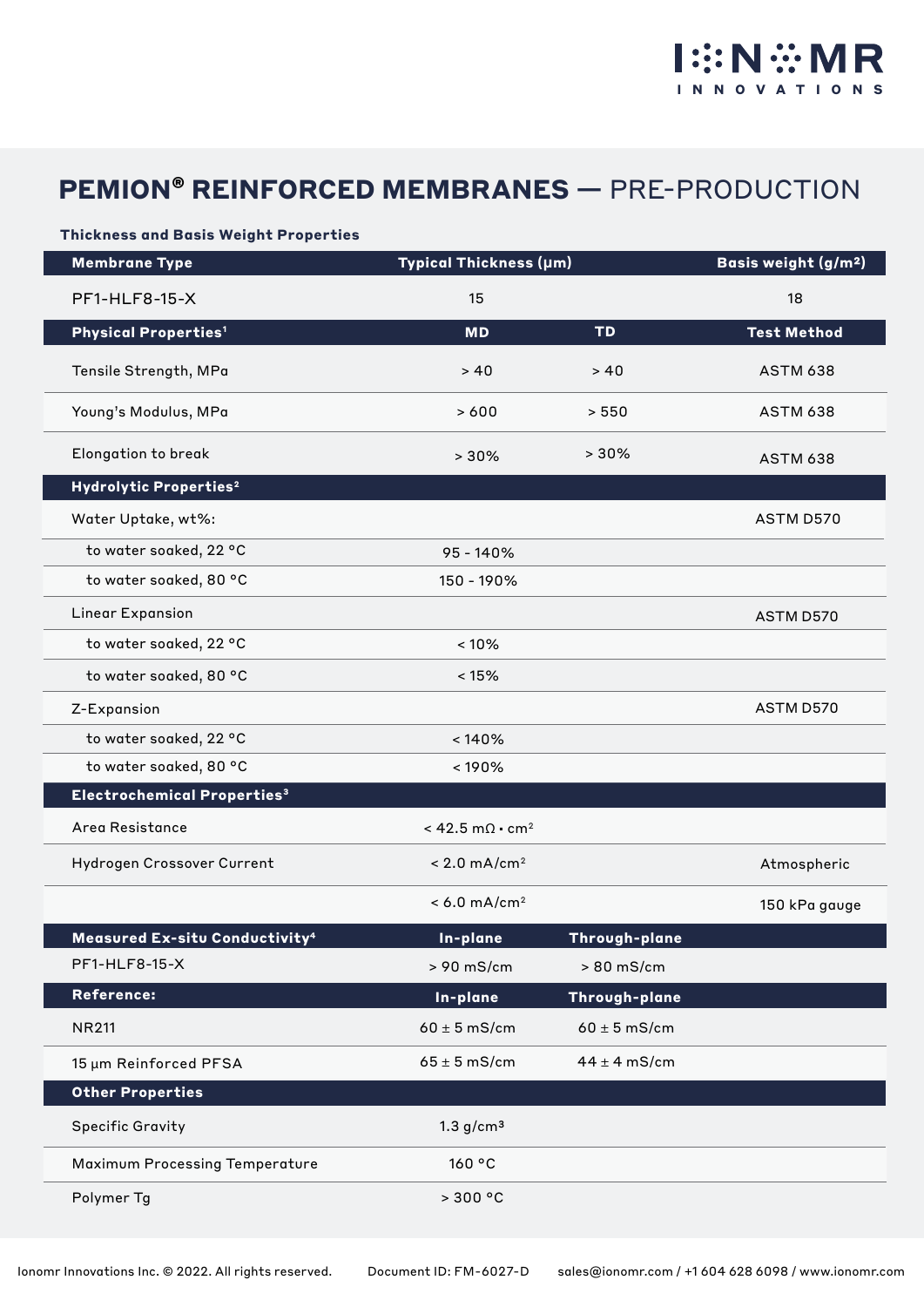# **OVATIO**

These are prototype materials only intended to be used for early development activities and not intended for production items. Product information is to be used as a guide only, not as a design specification, and is subject to change at any time as part of ongoing product development. Ionomr makes no warranties, express or implied, and assumes no obligation or liability in connection with any use of this information or for results obtained in reliance thereon. Note:

1 Measured at 22 °C under atmospheric condition

2 Measured from dried to equilibrated in de-ionized water, at the specified temperatures.

3 Measured in-situ via chronoamperometry at 80 °C, 100/100% RH (anode/cathode).

4 Membranes equilibrated in de-ionized water at 22 °C prior to measurement. Measured ex-situ using electrochemical impedance spescopy. Pemion and reference membranes measured under identical conditions.

### **PEMION® IONOMERS: DRY RESIN**

| <b>Ionomer Type</b>          | IEC <sup>1</sup><br>(meq/g) | <b>EW</b><br>(g/eq.) | <b>Density</b><br>(g/cm <sup>3</sup> ) | Solubility <sup>2</sup>                |
|------------------------------|-----------------------------|----------------------|----------------------------------------|----------------------------------------|
| <b>Pemion</b><br>PP1-HNN8-00 | $2.8 - 3.1$                 | $320 - 360$          | 1.2                                    | Alcohols and<br>alcohol/water mixtures |
| <b>Compare to:</b>           | IEC <sup>1</sup><br>(meq/g) | <b>EW</b><br>(g/eq.) | <b>Density</b><br>(g/cm <sup>3</sup> ) | <b>Solubility</b>                      |
| Long side-chain PFSA         | $0.9 - 1.0$                 | $1000 - 1,100$       | 2.0                                    | Alcohols and<br>alcohol/water mixtures |
| Short side-chain PFSA        | $1.1 - 1.3$                 | 770 - 910            | 2.0                                    | Alcohols and<br>alcohol/water mixtures |
| <b>Notes</b>                 |                             |                      |                                        |                                        |

1 IEC of polymer powder measured as-received.

2 Refer to FM-7013 for additional information.

These are prototype materials only intended to be used for early development activities and not intended for production items. Product information is to be used as a guide only, subject to change at any time.